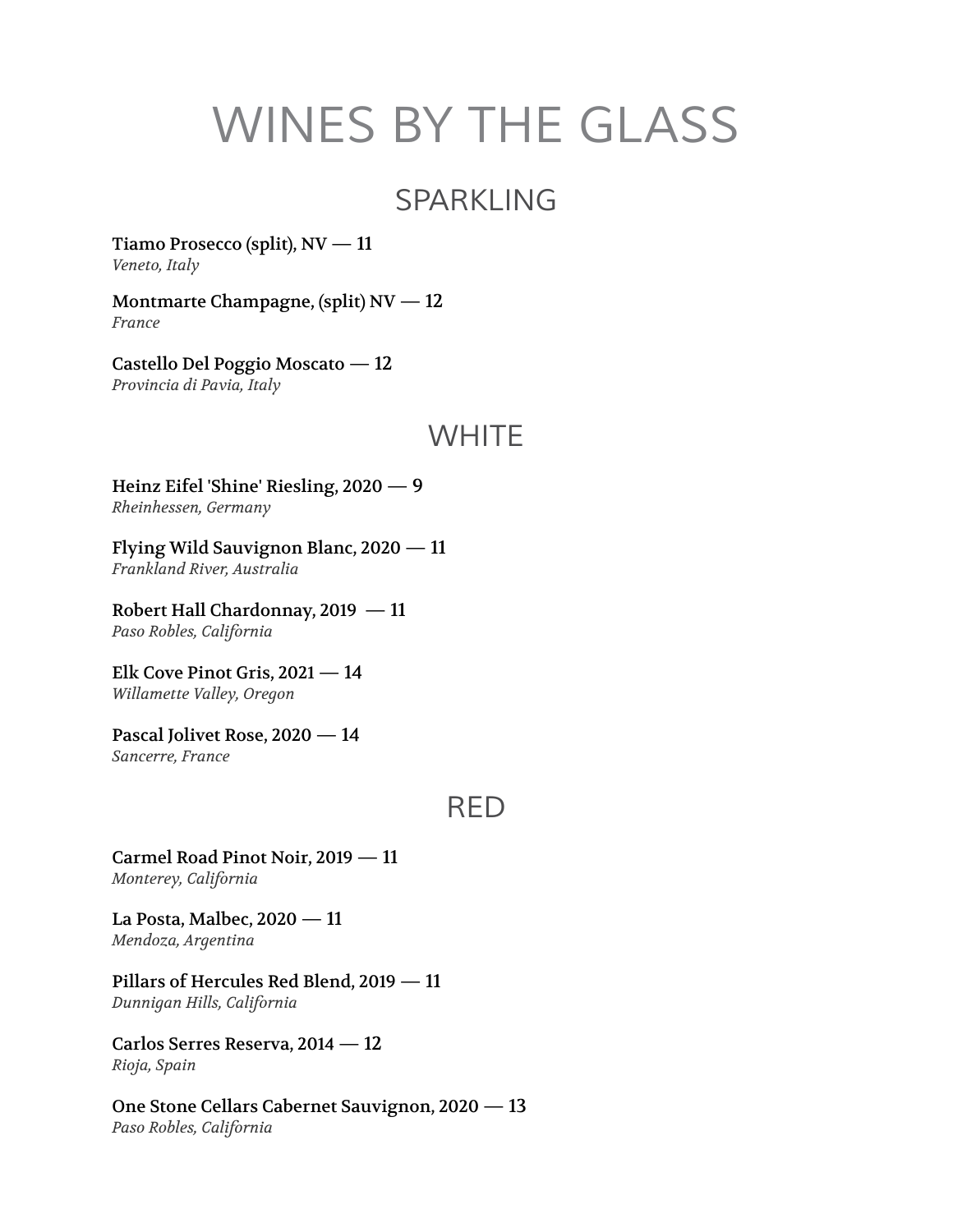# *SPARKLING*

Tutela Prosecco, NV — 28 *Veneto, Italy*

Castello Del Poggio — 29 *Provincia di Pavia, Italy*

Bianca Vigna Prosecco Brut DOC, NV — 37 *Veneto, Italy*

Lucien Albrecht Brut — 39 *Orschwihr, Germany*

Segura Vivdas Brut, NV — 40 *Spain*

Schramsberg Mirabelle Brut, NV — 54 *Calistoga, California*

Perrier ~ Jouet Grand Brut, NV — 83 *Epermay, France*

Veuve Clicquot Ponsardin Brut, NV — 102 *Reims, France*

#### *DESSERT WINES*

Latour Vieille Banyuls "Rimage" (2 ounce glass) — 12 *Languedoc - Roussillon, France*

Roumieu Lacoste Sauternes (2 ounce glass) — 14 *Bordeaux, France*

Sandeman 20yr. Tawny Port (2 ounce glass) — 18 *Douro, Portugal*

Graham's 1983 Vintage Port (2 ounce glass) — 45 *Portugal*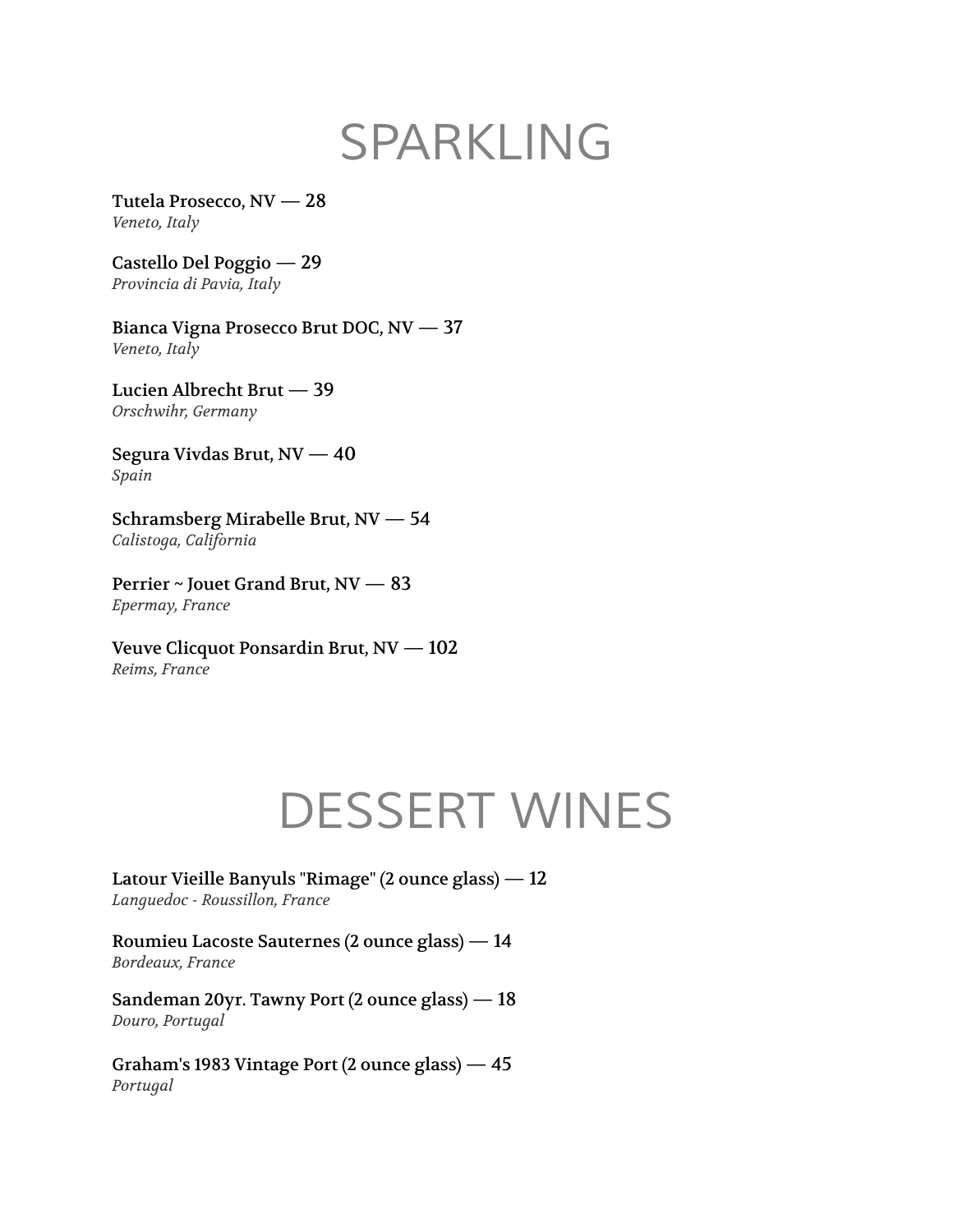### *RIESLING*

Heinz Eifel 'Shine', 2018 — 34 *Rheinhessen, Germany*

Poet's Leap by Armin Diel, 2019 — 43 *Columbia Valley, Washington*

# *ROSÉ*

Broadbent — 27 *Minho, Portugal*

Miraval Rose, 2017 — 30 *Cotes de Provence, France*

Pascal Jolivet, 2020 — 35 *Sancerre, France*

Chinon by Charles Joguet, 2020 — 55 *Chinon , France*

# *PINOT GRIS*

Ca' Del Sarto 'Friuli Grave', 2020 — 22 *Friuli-Venezia Giulia, Italy*

Pike Road, 2020 — 36 *Willamette Valley, Oregon*

Maso Canali, Pinot Grigio, 2016 — 39 *Trentino, Italy*

Elk Cove,  $2021 - 40$ *Willamette Valley, Orgeon*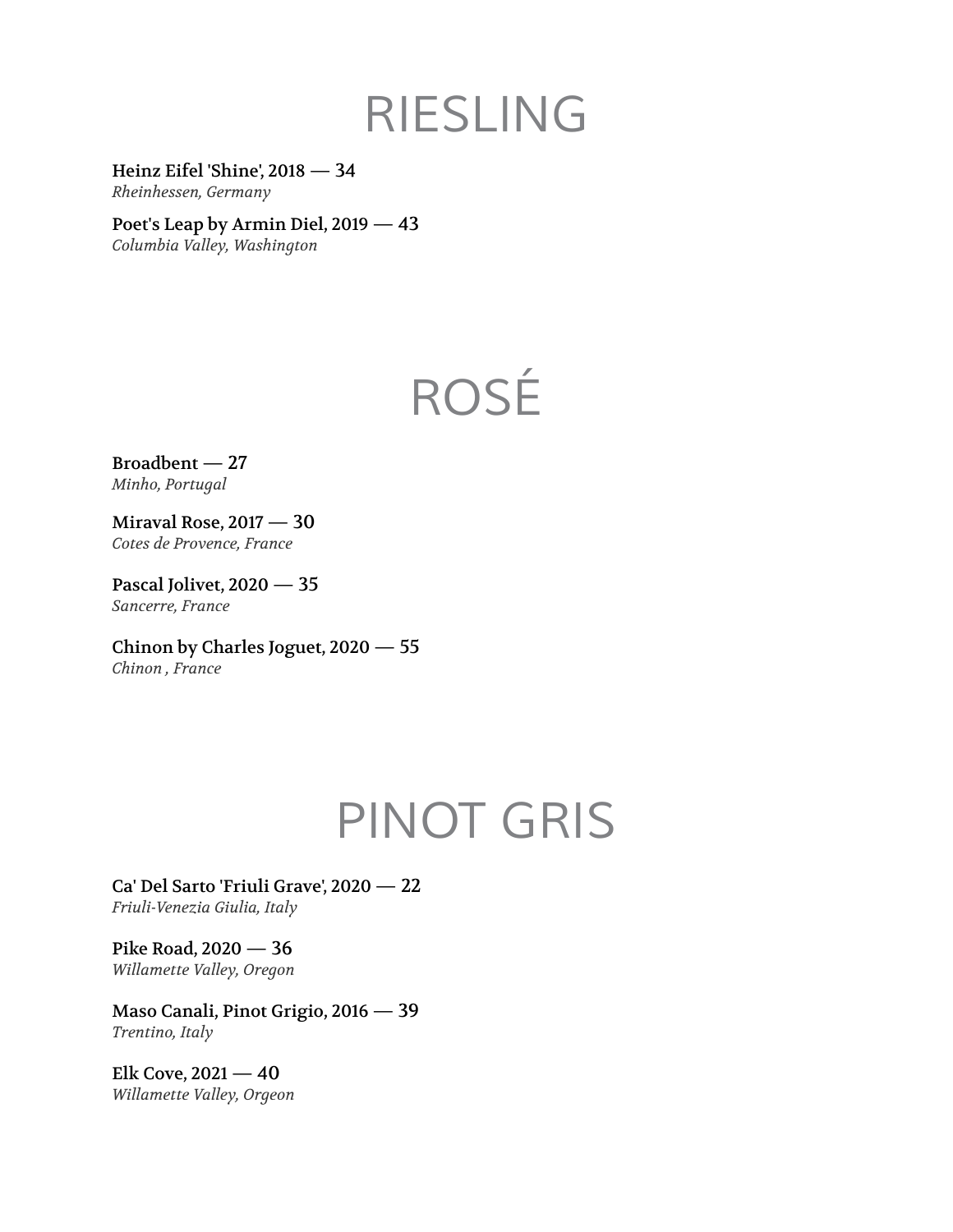# *VARIOUS WHITES*

Domaine Tariquet Cotes De Gascogne, 2020 — 22 *Southwest, France*

Broadbent Vinho Verde — 27 *Minho, Portugal*

Chateau Ducasse Bordeaux Blanc, 2020 — 39 *Bordeaux, France*

Elk Cove Pinot Blanc, 2021 — 40 *Willamette Valley, Oregon*

Willamette Valley Vineyards Pinot Blanc, 2016 — 41 *Willamette Valley, Oregon*

Champalou Vouvray Chenin Blanc, 2019 — 45 *Loire, France*

Gramercy Cellars Viognier, 2020 — 49 *Lake Chelan, Washington*

Gundlach Bundschu Gewurztraminer, 2019 — 49 *Sonoma, California*

K Vintners Viognier, 2020 — 53 *Yakima Valley, Washington*

Bourgogne Aligote, 2017 — 55 *Saint-Aubin, Cote-d'Or, France*

# *SAUVIGNON BLANC*

Ferrari Carano Fume Blanc, 2021 — 29 *Sonoma, California*

Three Elms 'Flying Wild', 2019 — 30 *Frankland River, Australia*

Whitehaven, 2021 — 34 *Marlborough, New Zealand*

Groth, 2019 — 46 *Napa Valley, California*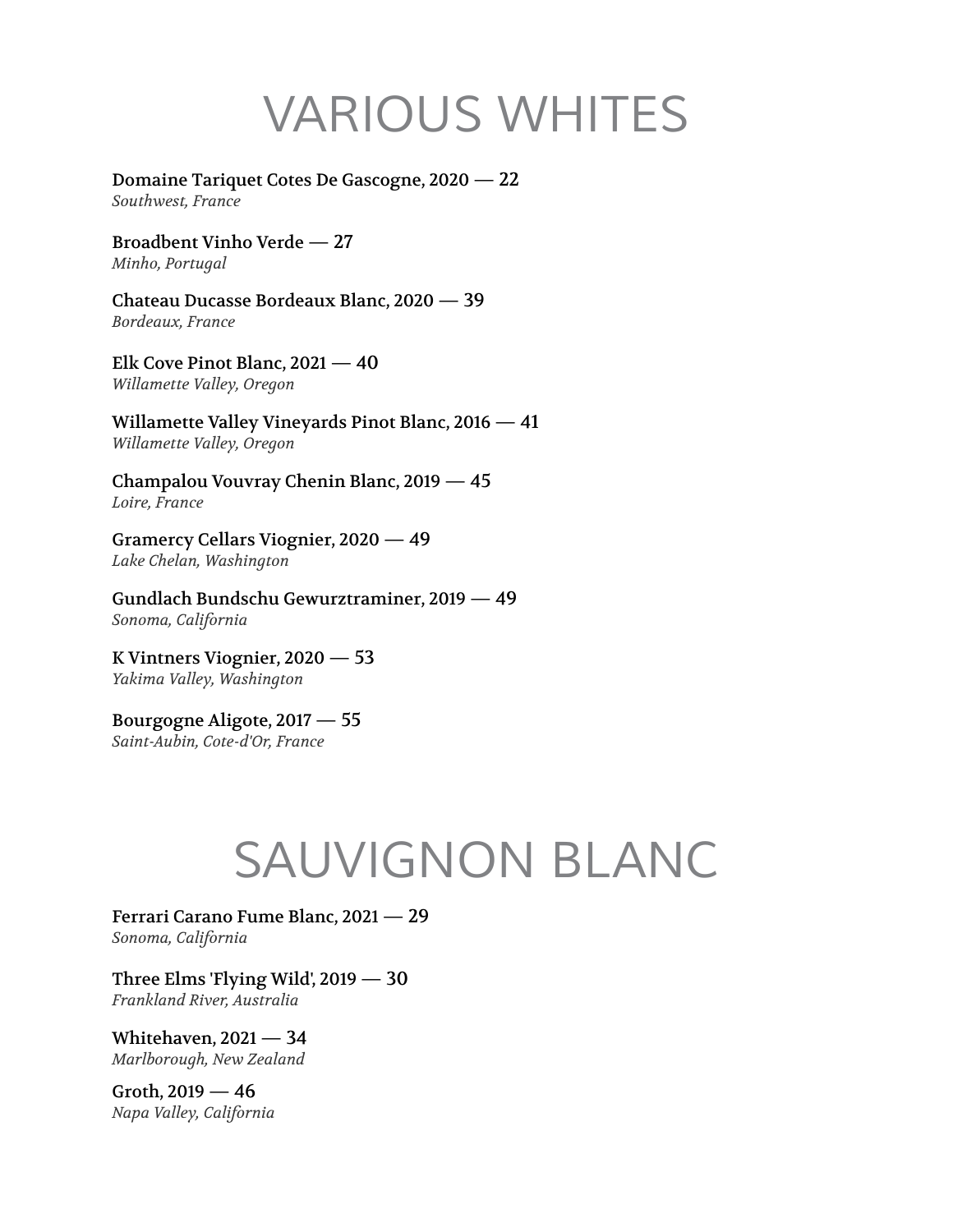# *CHARDONNAY*

Robert Hall, 2019 — 34 *Paso Robles, California*

Fossil Point, 2017,2019 — 37 *Edna Valley, California*

Eric Chevalier 'Val de Loire', 2018 — 40 *Domaine De L'Aujardière, France*

Louis Latour Montagny, 2018 — 44 *Napa Valley, California*

Georges Duboeuf 'Pouilly Fuisse', 2017 — 47 *Romanèche-Thorins, Bourgogne, France*

Lingua Franca 'Avni', 2018,2019 — 53 *Willamette Valley, Oregon*

Far Niente Estate, 2018 — 59 *Oakville, California*

Migration, 2018 — 60 *Russian River Valley, California*

Vie di Romans, 'Ciampagnis Vieris', 2016 — 61 *Friuli-Venezia Giulia, Italy*

Landmark 'Overlook', 2018 — 62 *Sonoma County, California*

Jordan, 2018 — 67 *Russian River Valley, California*

Rombauer, 2020 — 73 *Carneros, California*

Stags' Leap, 2016, 2018 — 73 *Napa Valley, California*

Jayson, 2018 — 81 *Napa Valley, California*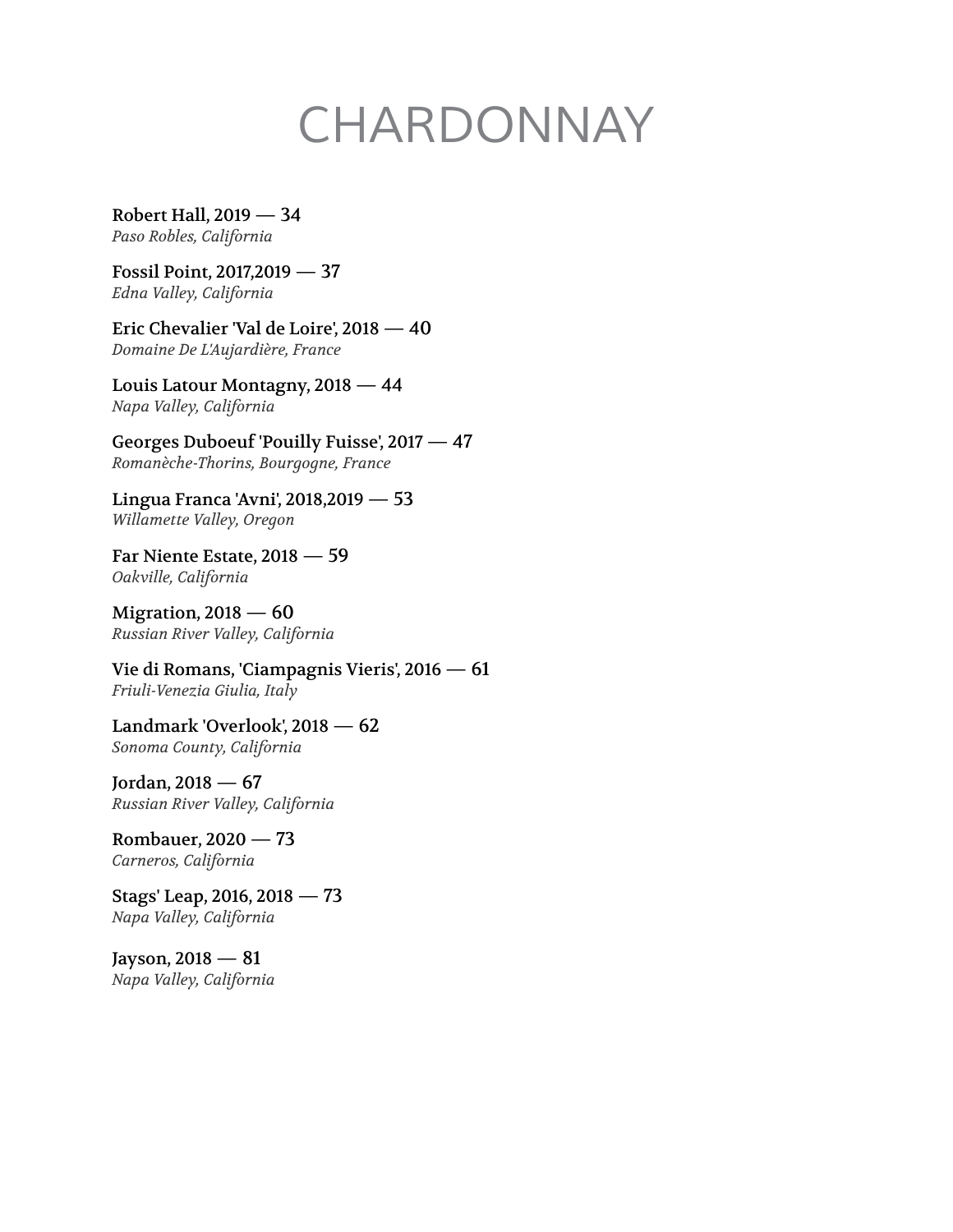# *VARIOUS REDS*

Pillars of Hercules, 2019 — 31 *Dunnigan Hills, California*

Carlos Serres Reserva, 2014 — 31 *Rioja, Spain*

Vietti Barbera D' Asti , 2019 — 41 *Piedmont, Italy*

Ontañon Reserva Tempranillo, 2015 — 46 *Rioja, Spain*

Chateau Musar 'Musar Jeune', 2018 — 47 *Bekaa Valley, Lebanon*

Marques De Riscal Reserva, 2017 — 50 *Rioja, Spain*

Tessellae Granache Syrah Mourvedre, 2018 — 54 *Cotes Du Roussillon, France*

Hedges 'Red Mountain Vineyard', 2017, 2018 — 62 *Benton City, Washington*

Tenuta Guado al Tasso Il Bruciato, 2018 — 64 *Bolgheri, Italy*

Ellena Barolo, 2018 — 69 *Piedmont, Italy*

Les Pallieres 'Terrasse du Diable' Grenache, 2015 — 84 *Rhone, France*

Christian Moueix Napanook, 2018 — 118 *Yountville, California*

Justin Isosceles, 2018 — 119 *Paso Robles, California*

Cocito Barbaresco Riserva, 2012 — 127 *Piedmont, Italy*

Vieux Telegraphe 'Chateauneuf du Pape', 2017,2018 — 168 *Le Rhone, France*

Opus One Red Wine, 2017 — 375 *Oakville, California*

Flaccianello della Pieve Fontodi, 2009, 2016 — 540 *Tuscany, Italy*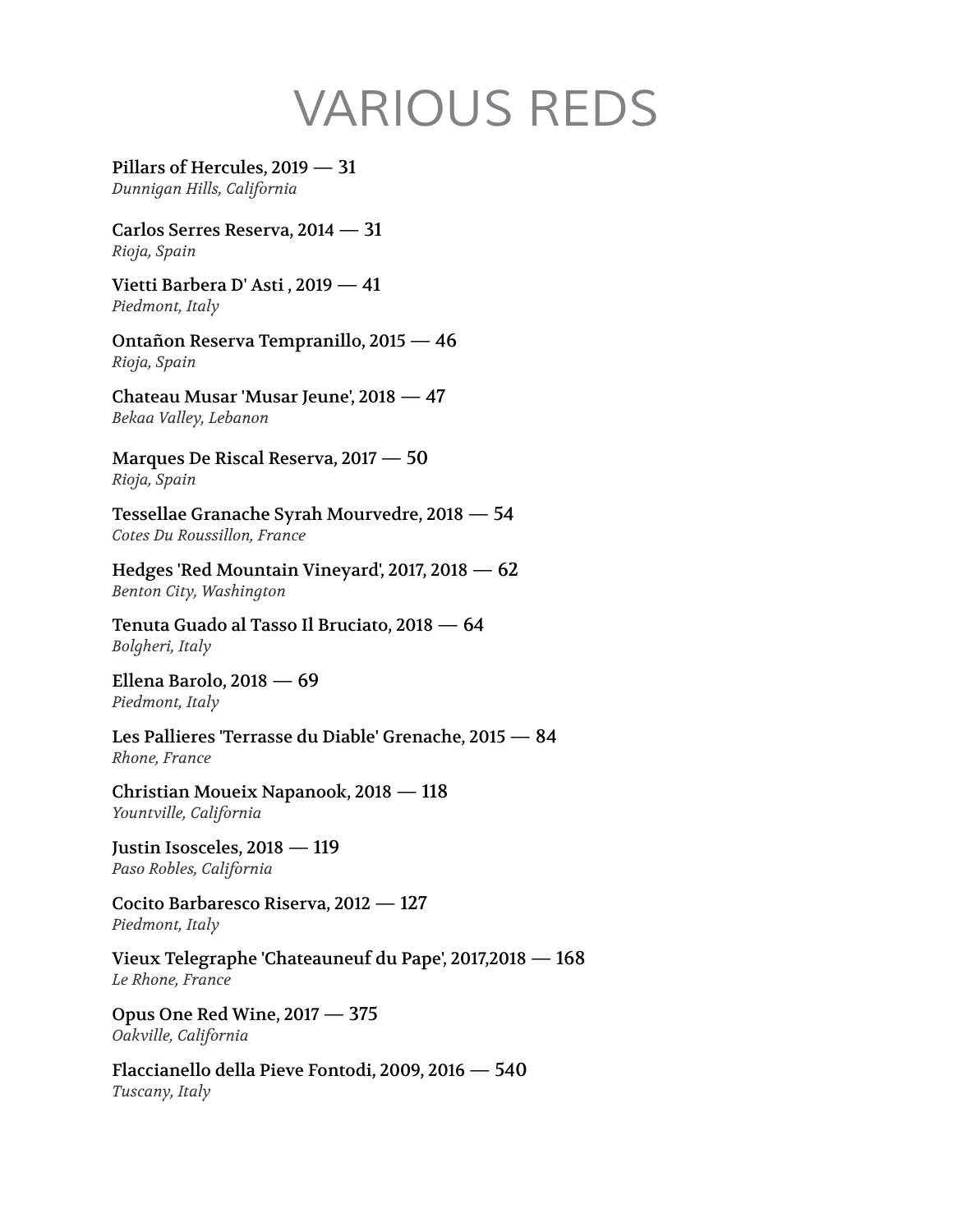# *PINOT NOIR*

Head High, 2019 — 36 *Sonoma County, California*

Alto Limay, 2018 — 37 *Patagonia, Argentina*

Elk Cove Pinot Noir, 2018 (375ml) — 38 *Willamette Valley, Oregon*

Carmel Road 'Certified Sustainable', 2018 — 38 *Monterey, California*

Kingston Family 'Tobiano', 2017 — 43 *Casablanca Valley, Chile*

Rodney Strong 'Russian River', 2018 — 45 *Sonoma County, California*

Jamain Reuilly, 2019 — 47 *Reuilly, France*

Ken Wright Cellars, 2021 — 49 *Willamette Valley, Oregon*

Decoy, 2019 — 51 *Sonoma County, California*

Domaine Anderson, 2014 — 59 *Philo, California*

Truchard, 2019, 2020 — 62 *Carneros, California*

Elk Cove 'Goodrich', 2018 — 75 *Willamette Valley, Oregon*

Ponzi, 2019 — 79 *Willamette Valley, Oregon*

Domaine Drouhin, 2017, 2018 — 81 *Dundee Hills, Oregon*

Belle Glos 'Clark and Telephone', 2019 — 88 *Santa Maria Valley, California*

Shea Wine Cellars, 2017 — 91 *Willamette Valley, Oregon*

Suzor Menefee, 2017 — 93 *Willamette Velley, Oregon*

Francois Lumpp A Vigne Rouge, 2019 — 97 *Burgundy, France*

Paul Hobbs 'Russian River Valley', 2018, 2019 — 103 *Sonoma County, California*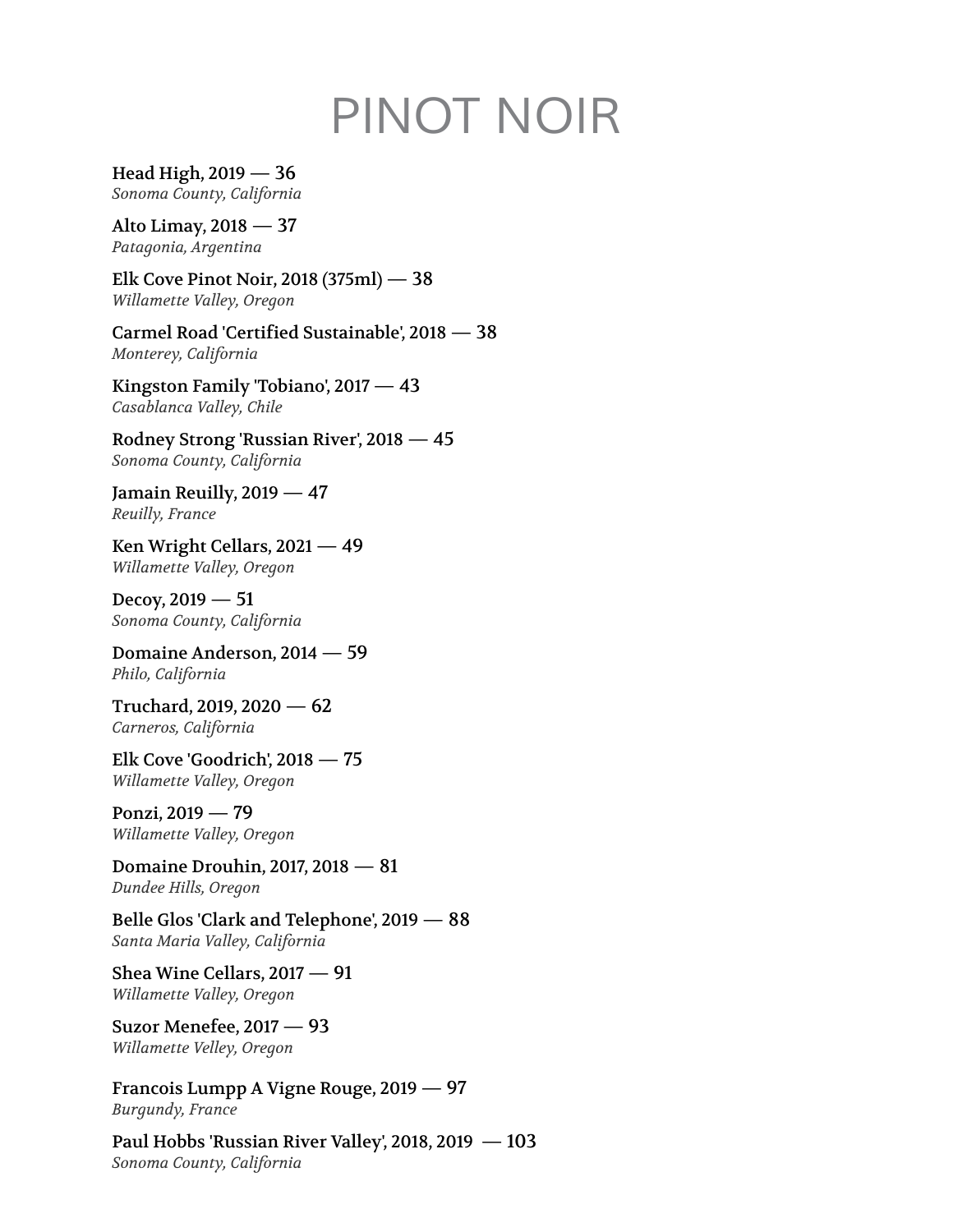#### *MALBEC*

Clos La Coutale, 2019 — 38 *Cahors, France*

La Posta, 2019 — 40 *Mendoza, Argentina*

Vaglio 'Temple', 2018, 2019 — 42 *Anchoris, Argentina*

Catena 'High Mountain Vines', 2019 — 46 *Mendoza, Argentina*

Luca 'Uco Valley',  $2018 - 68$ *Mendoza, Argentina*

## *ZINFANDEL*

Robert Biale, 2019, 2020 — 49 *Napa Valley, California*

Buehler Zin, 2018 — 45 *Napa Valley, California*

Ridge 'East Bench', 2018 — 54 *Dry Creek Valley, California*

Rombauer, 2019 — 66 *Napa, California*

The Prisoner 'Saldo', 2018 — 84 *Oakville, California*

Orin Swift 'Eight Years in the Desert', 2020 — 85 *Napa Valley, California*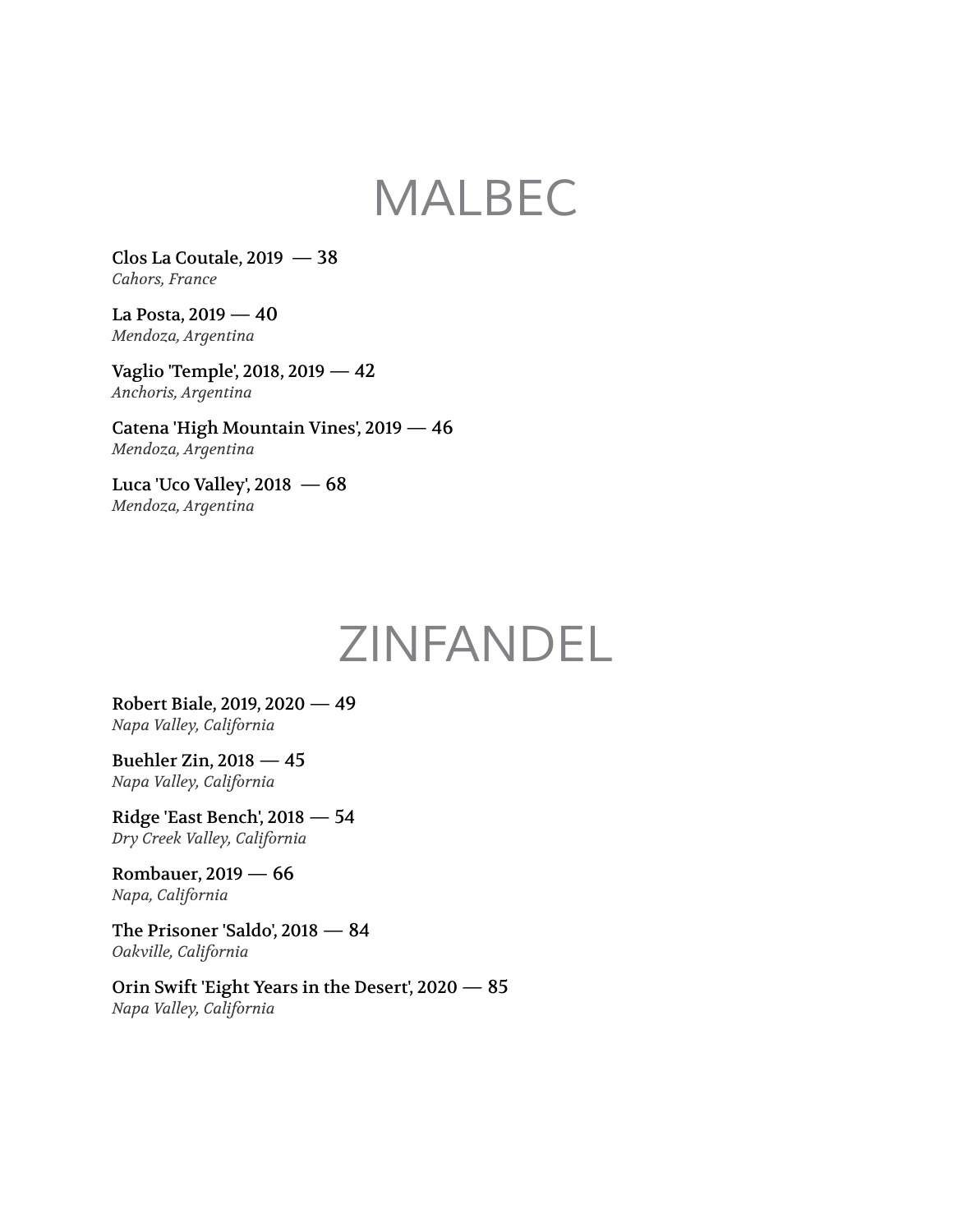# *MERLOT*

Januik, 2016, 2017 — 49 *Columbia Valley, Washington*

Provenance, 2017 — 53 *Napa Valley, California*

Stags' Leap, 2016, 2018 — 73 *Napa Valley, California*

Keenan, 2017 — 65 *Napa Valley, California*

Gundlach Bundschu, 2016, 2018 — 71 *Sonoma Valley, California*

Cakebread Cellars, 2016, 2017 — 87 *Napa Valley, California*

Duckhorn, 2018 — 103 *Napa Valley, California*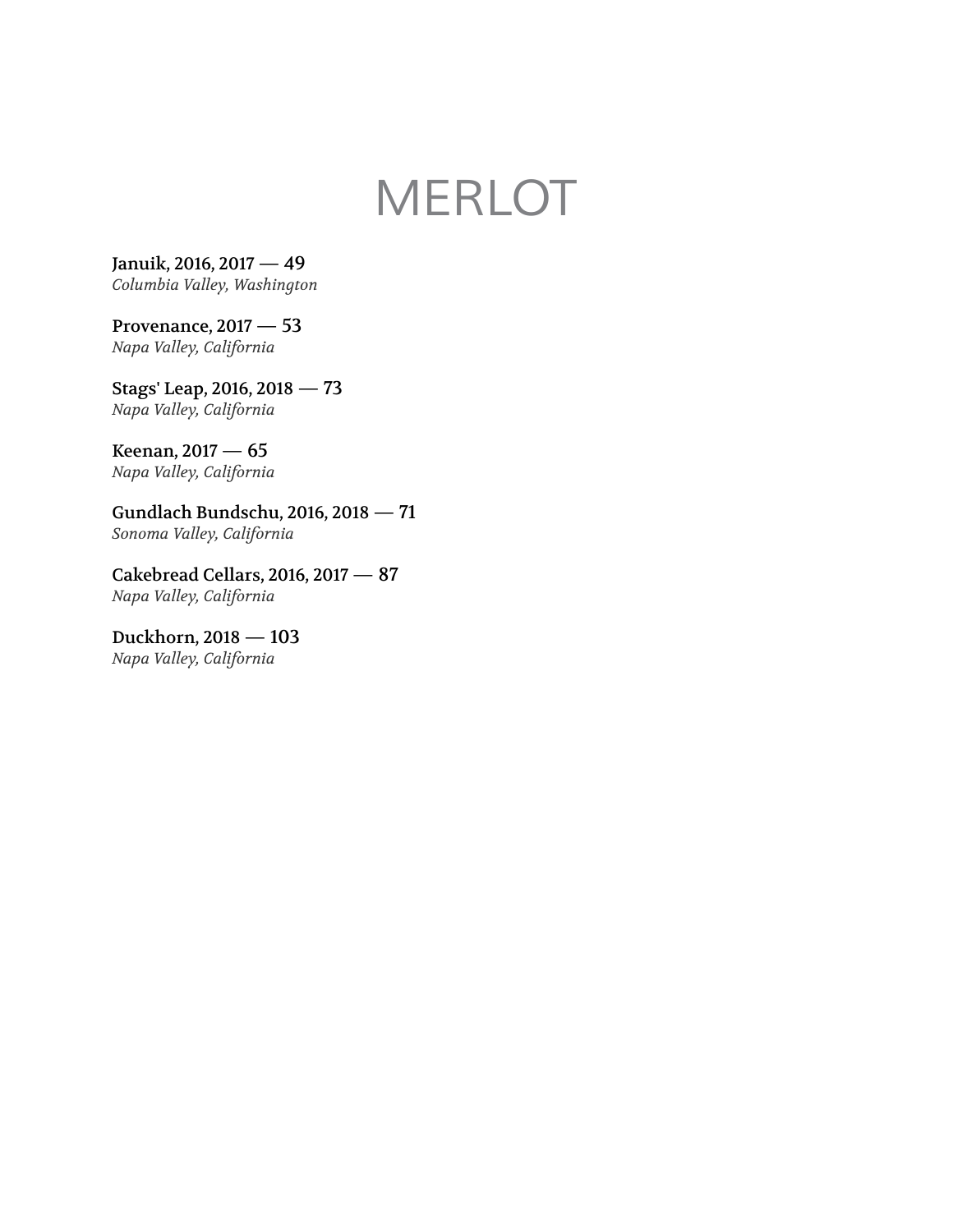# *CABERNET SAUVIGNON*

One Stone Cellars, 2018 — 31 *Paso Robles, California*

Bellacosa, 2016, 2017 — 46 *Healdsburg, California*

Rodney Strong 'Alexander Valley', 2018 — 47 *Sonoma, California*

Alexander Valley Vineyards, 2018 — 49 *Healdsburg, California*

Black Stallion, 2019 — 52 *Napa Valley, California*

Treana, 2020 — 51 *Paso Robles, California*

The Calling,  $2017 - 64$ *Alexander Valley, California*

Beringer 'Knights Valley', 2018 — 68 *Napa Valley, California*

Saviah, 2017, 2018 — 61 *Walla Walla Valley, Washington*

Justin, 2019 — 62 *Paso Robles, California*

Buehler, 2018 — 66 *St. Helena, California*

Daou, 2020 — 72 *Paso Robles, California*

Bramare, 2016, 2017 — 80 *Lujan de Cuyo, Argentina*

Woodward Canyon 'Artist Series #27, 2018 — 98 *Columbia Valley, Washington*

Stag's Leap Wine Cellars 'Artemis', 2018, 2019 — 102 *Napa Valley, California*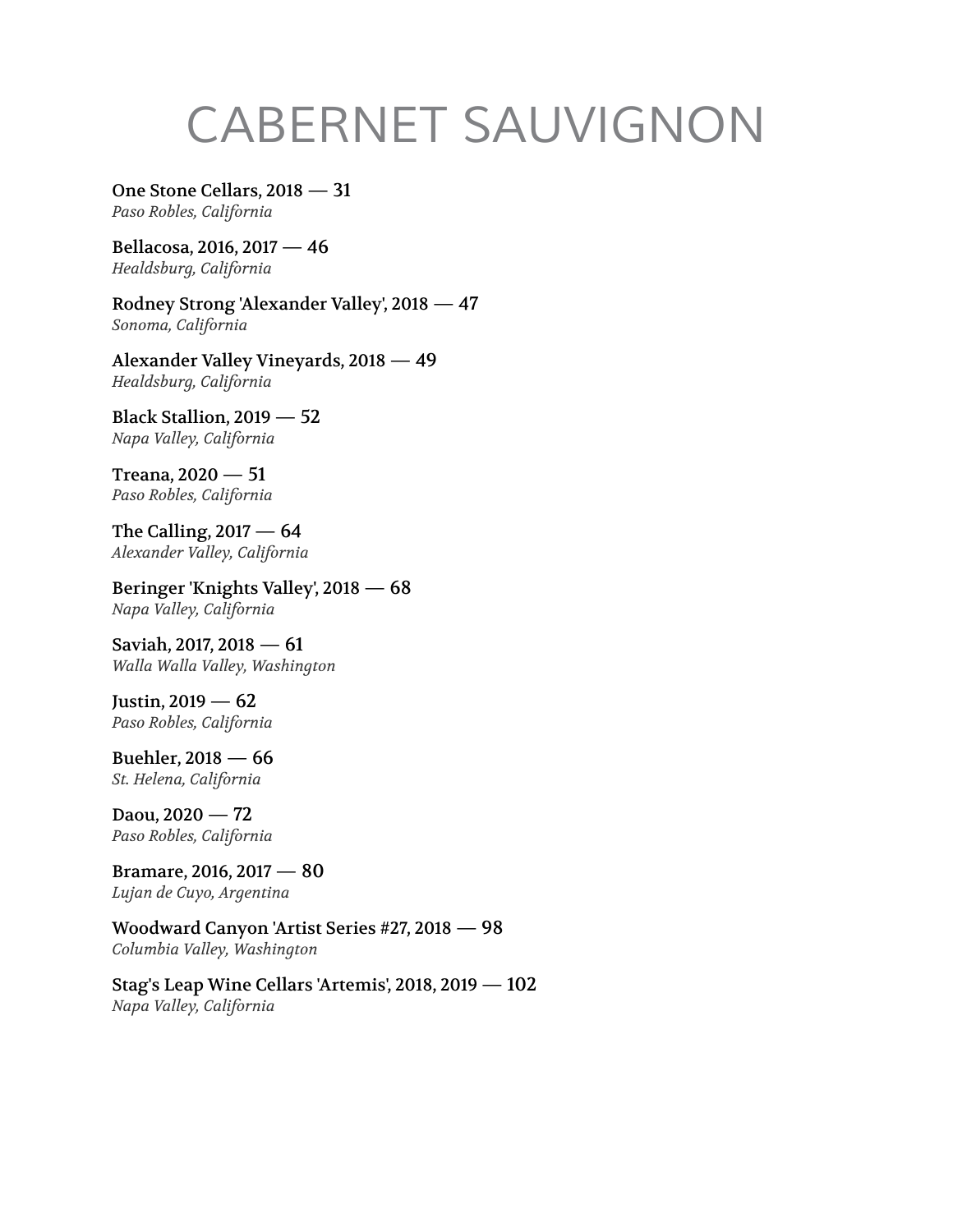# *CABERNET SAUVIGNON*

Chateau Montelena, 2018 — 105 *Calistoga, California*

Robert Craig 'Affinity', 2013, 2016 — 117 *Napa Valley, California*

Mazzei 'Philip Toscana', 2014 — 118 *Tuscany, Italy*

Faust, 2018 — 120 *Napa Valley, California*

Conn Creek 'Anthology', 2015, 2016 — 137 *Napa Valley, California*

Spottswoode 'Lyndenhurst' 2018 — 142 *Napa, California*

Heitz Cellar, 2018 — 146 *St. Helena, California*

Cliff Lede 'Stags' Leap' District', 2018 — 149 *Napa Valley, California*

Freemark Abbey 'Bosche', 2013 — 152 *Napa Valley, California*

Lewelling 'Wight Vineyards', 2016 — 154 *Napa Valley, California*

Far Niente , 2017 — 245 *Oakville, California*

Groth 'Reserve', 2012 — 252 *Oakville, California*

G.B. Crane Vineyard, 2015 — 387 *St. Helena, California*

Caymus Special Select, 2017 — 395 *Rutherford, California*